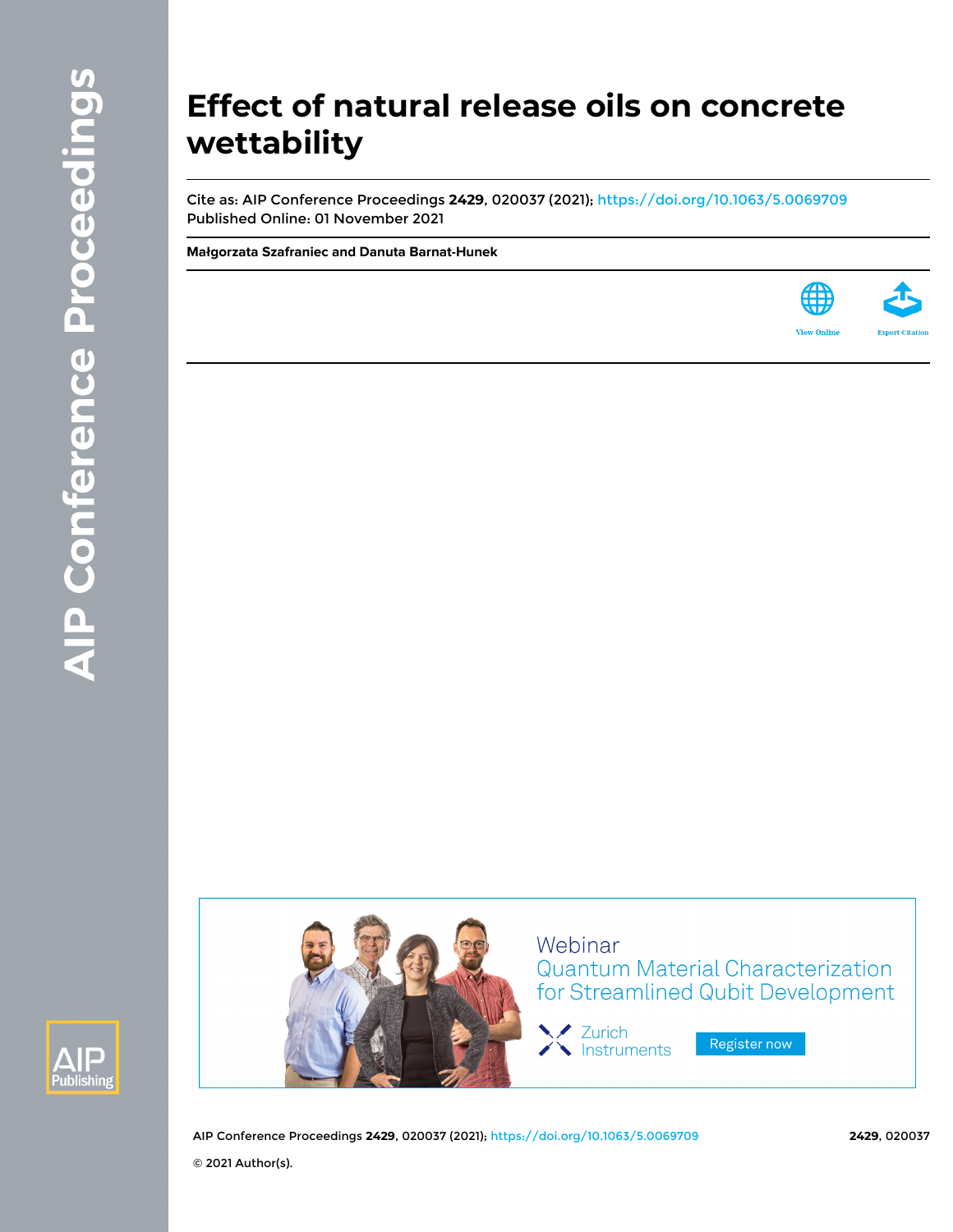# **Effect of Natural Release Oils on Concrete Wettability**

Małgorzata Szafraniec<sup>1, a)</sup> and Danuta Barnat-Hunek<sup>2, b)</sup>

<sup>1</sup> Civil Engineering Laboratory and Department of Construction, Faculty of Civil Engineering and Architecture, *Lublin University of Technology, Poland, ul. Nadbystrzycka 40, 20-618 Lublin, Poland* 2 *Department of Construction, Faculty of Civil Engineering and Architecture, Lublin University of Technology, Poland, ul. Nadbystrzycka 40, 20-618 Lublin, Poland*

> a)Corresponding author: m.szafraniec@pollub.pl b)d.barnat-hunek@pollub.pl

**Abstract.** Special formulations of biodegradable, non-toxic release oils based on edible oils have been developed. The unique edible oil formula has physico-chemical properties similar to diesel fuel and is a renewable and biodegradable product. Due to its hydrophobic properties, it can be used to produce release agents. In this study, ultrasound was used to properly combine the liquid phase of edible oil and the liquid phase of glyceryl trioleate and/or water. Based on PN-B-19305:1996 standard, six component configurations were designed and then tested. The wettability of the concrete was determined by contact angle (CA) analysis. The ordinary concrete retained good absorbency, the CA was less than 30°, indicating good hydrophilicity. The release oils did not seal the concrete structure. The O65T35 concrete (65% unique edible oil formula and 35% glyceryl trioleate) had the best absorption, in this case, the CA was 20° after oil application and 19° before.

#### **INTRODUCTION**

One of the problems occurring in the construction and production of building elements are damages to the surface of products directly adhering to the molds or formworks. Such damages are the result concrete adhering too strongly to the mold or formwork surface during the concrete setting process. A common cause of this situation is not using release oils, using the wrong oils or using them in excess, and using contaminated molds [1]. In practice, there are three basic types of release agents for releasing concrete from molds: for direct use as oil, for use in the form of wateroil emulsions, or for use in the form of a gel. The classification of releasing agents has not yet been developed by ISO. The PN-B-19305:1996 standard [2], which has been withdrawn classifies concrete release agents as oil release agents, designated by the symbol (O), and emulsion release agents, designated by the symbol (E).

New generation release oils must meet stringent environmental requirements, among which biodegradability is the most important [3]. Therefore, natural or chemically modified vegetable oils can be used as biocomponents for the production of release agent [4, 5]. So far, no detailed normative requirements for the quality of this type of oils have been developed.

Biodegradation of oils is a process induced by microorganisms' enzymes, thanks to which, by transforming the chemical structure of compounds constituting an oil composition, microorganisms obtain metabolites that are incorporated into natural energy-generating and biosynthetic pathways occurring in their cells. The progress of biodegradation depends both on the qualitative and quantitative composition of microflora capable of carrying out the decomposition processes and on environmental factors occurring in a given ecosystem, as well as on physicochemical properties of decomposed substances, including their structural structure. Vegetable oils tested in respect of their susceptibility to quick biodegradation in the natural environment, in comparison to all other base oils used for the production of lubricating materials, show the biggest biodegradability falling in the range of 70–100%, independently of origin and conditions of plant cultivation from which they are obtained. This results from the fact that they are materials synthesized by nature, but also used next to carbohydrates and proteins by heterotrophic organisms as a high-energy source of carbon and energy.

> *Central European Symposium on Thermophysics 2021 (CEST 2021)* AIP Conf. Proc. 2429, 020037-1–020037-5; https://doi.org/10.1063/5.0069709 Published by AIP Publishing. 978-0-7354-4139-2/\$30.00

> > 020037-1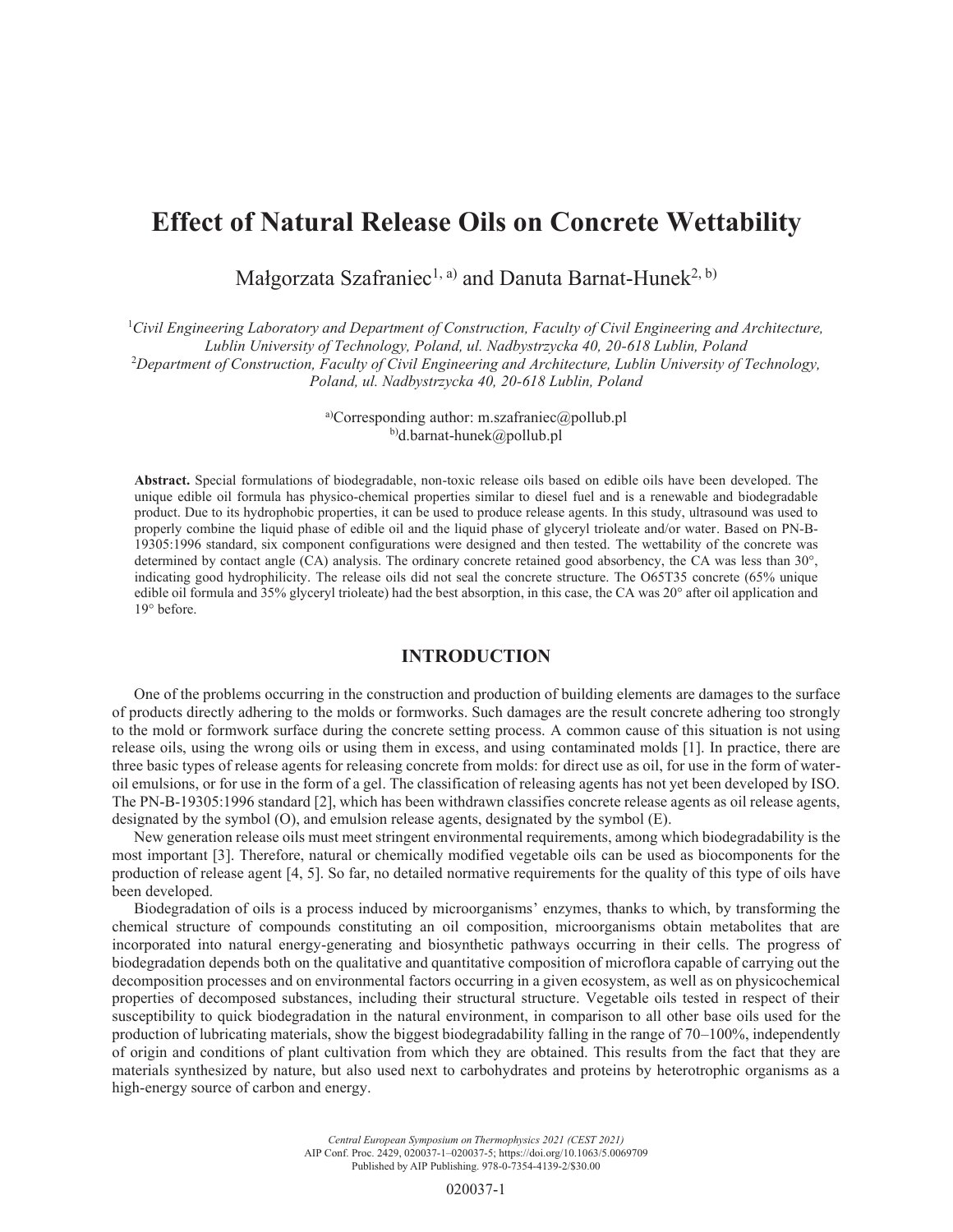The research presented in this paper deals with new biodegradable oil-based release agents. The most advantageous, from the point of view of environmental protection, functional feature of vegetable oils is their ability to biodegrade, i.e. to decompose spontaneously to  $CO<sub>2</sub>$  and  $H<sub>2</sub>O$ . Due to their hydrophobic properties, they can be used in the production of release agents for concrete molds. The starting materials for the study were natural oils and glyceryl trioleate. This innovative combination has not been tested yet, so there are no reports on this topic in the literature.

# **MATERIALS AND METHODS**

The material used in this study was ordinary concrete (grey) made from CEM I 42.5R cement, gravel aggregate, with  $w/c = 0.45$ , water absorption rate 5.2%, volumetric density 2275 kg/m<sup>3</sup>, compressive strength 52 MPa [6]. The mold release agents were prepared in the following configurations (Table 1):

| TABLE 1. The compositions of form release agents. |               |             |                       |               |  |  |  |  |  |
|---------------------------------------------------|---------------|-------------|-----------------------|---------------|--|--|--|--|--|
| <b>Name</b>                                       | Unit          | Natural oil | Glyceryl<br>trioleate | Water         |  |  |  |  |  |
| O65T35                                            | $\frac{0}{0}$ | 65          | 35                    |               |  |  |  |  |  |
| O65T33W2                                          | $\frac{0}{0}$ | 65          | 33                    | $\mathcal{L}$ |  |  |  |  |  |
| O65T31W4                                          | $\frac{0}{0}$ | 65          | 31                    | 4             |  |  |  |  |  |
| O65T29W6                                          | $\frac{0}{0}$ | 65          | 29                    | 6             |  |  |  |  |  |
| O70W30                                            | $\frac{0}{0}$ | 70          |                       | 30            |  |  |  |  |  |
| O80W20                                            | $\frac{0}{0}$ | 80          |                       | 20            |  |  |  |  |  |

The vegetable oils used are higher carboxylic acid ethers which are compositions of natural ester compounds derived from canola oil. The physical characteristics of the natural oils were as follows: density 1.0  $g/cm^3$ , dynamic viscosity 0.022 Pa·s. The viscosity coefficient was determined by the Stokes method. The tests were carried out at room temperature of 22.5 °C. Five measurements were taken as the authoritative number. The second ingredient was glyceryl trioleate, which is formed as a waste product during the esterification of higher fatty acids. Both products are claimed by a patent application, and until a patent is obtained, both products are covered by the manufacturer's confidentiality. The density of glyceryl trioleate was 1.28 g/cm<sup>3</sup>. A UP400S ultrasonic sonicator from Hielscher Ultrasound Technology was used to properly combine the liquid phase of natural oils and the liquid phase of glyceryl trioleate and/or water. The ultrasound was used as one of the effective methods to change the viscosity and surface tension of the liquids. The most optimal mixing time was 10 minutes at an amplitude of 30%. Based on many trials involving analysis of ultrasonic power and stirring time, the optimum time and power were determined so that the new product would not overheat as the solution temperature rose rapidly, and so that no precipitate would form at the bottom of the container.

In this study, research related to the effect of new release oils on concrete wettability was conducted. The water contact angle (CA) was carried out on using distilled water. Drops of constant volume liquid (approximately 2 mm<sup>3</sup>) were applied to the dry surface of the concrete samples using a micropipette. Five drops were applied to each specimen at a temperature of about 22.5 °C. The water absorption coefficient due to capillary rise was performed according to PN-EN 1015-18 [7] standard on rectangular-shaped specimens with dimensions of 40 mm  $\times$  40 mm  $\times$  160 mm. After 24h, the weight gain was determined and the water absorption coefficient was calculated. The water vapor diffusion test was conducted to see if the new release oils have a negative effect on the movement of water vapor through the concrete sample. According to paragraph 2.3.2 of PN-B-19305:1996 [2] standard, the release agent should not cause a change in the color of the concrete (stains, crystalline efflorescence) on any of the tested samples. After the concrete specimens were unmolded, their surface condition was evaluated - it was checked for possible defects on the surface of the samples caused by the new release oils.

#### **RESULTS AND DISCUSSIONS**

The density and viscosity of new biodegradable-oil-based release agents were determined first. The results are shown in Table 2.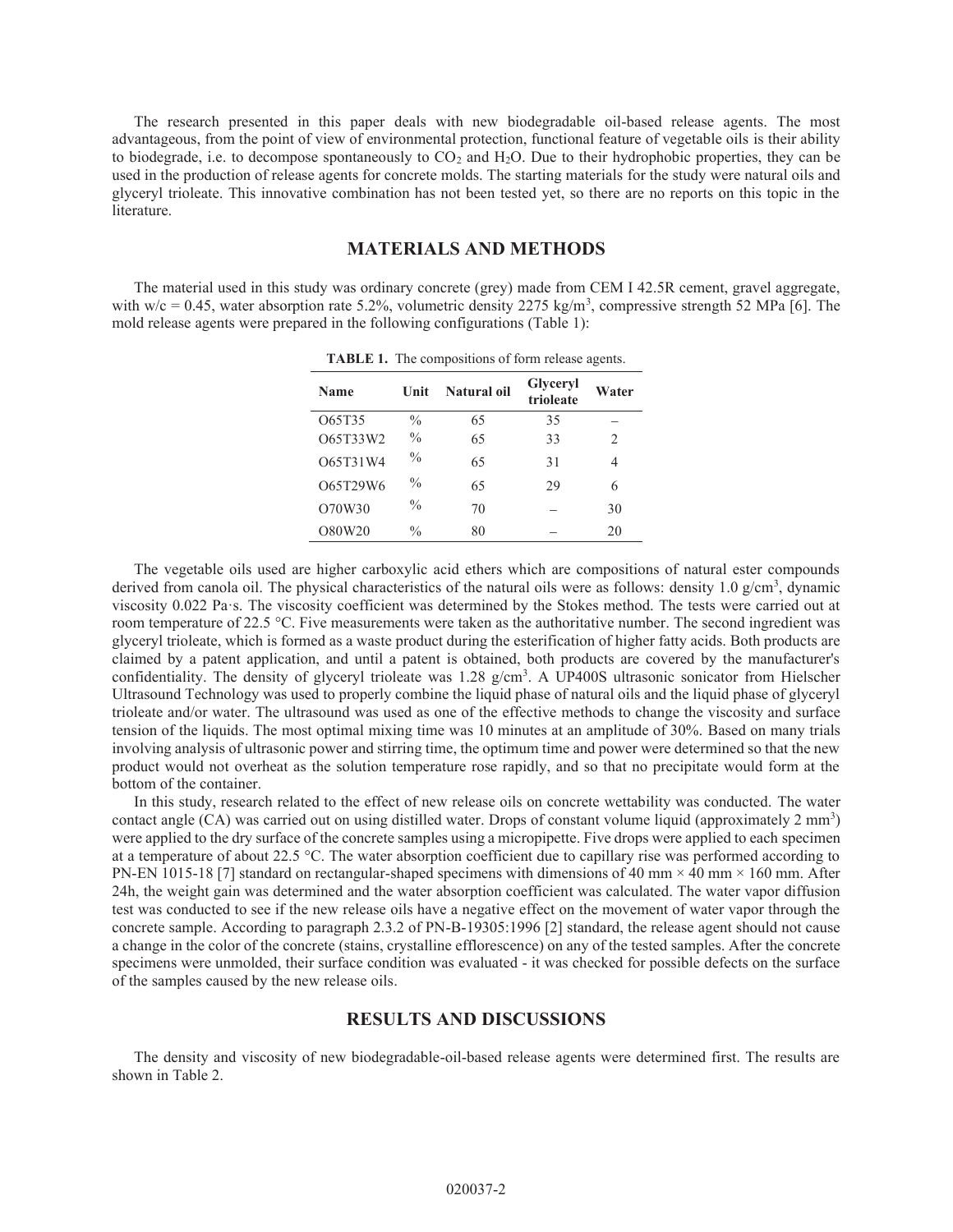| <b>TABLE 2.</b> The viscosity and density of release agents. |        |                 |                 |          |               |               |  |  |
|--------------------------------------------------------------|--------|-----------------|-----------------|----------|---------------|---------------|--|--|
|                                                              | O65T35 | <b>O65T33W2</b> | <b>O65T31W4</b> | O65T29W6 | <b>O70W30</b> | <b>O80W20</b> |  |  |
| Dynamic viscosity, Pa·s                                      | 0.025  | 0.032           | 0.037           | 0.035    | 0.022         | 0.03          |  |  |
| Kinematic viscosity, $mm^2/s$                                | 25.30  | 32.0            | 33.6            | 31.9     | 21.7          | 27.9          |  |  |
| Density, $g/cm3$                                             | 1.0    | 1.0             |                 |          |               |               |  |  |

The newly produced agents had a density of  $1.0 - 1.1$  g/cm<sup>3</sup>. The water at a temperature of about  $1 \degree C$  has a similar density. The measurements of the viscosity showed that the highest dynamic/kinematic viscosity was characterized by the agent O65T31W4, while the lowest by the agent O70W30. For comparison, the kinematic viscosity of rapeseed oil methyl ester at 20 °C is 7 mm<sup>2</sup>/s [8]. The obtained viscosity caused the newly produced release agents to have less tendency to run off the sloping and lateral surfaces of the molds.

The measurements along with CA results performed during the droplet application are shown in Fig. 1.



**FIGURE 1.** The CA of the concrete during the application of the drop.

The analysis of Fig. 1 shows that the CA depends on the type of biodegradable-oil-based release agents used. Materials' CA is an indicator of their wettability. Higher wettability occurs at low CA <90° [9].

The highest CA of water  $\theta_w = 90^\circ$  and 70°, at the beginning of the test, was obtained by the O70W30 and O80W20, respectively. CAs lesser than 90° mean good wetting of materials such as concrete. Similar wettability of the concretes was obtained for typical mold release agents, which was 24.8° [10] or 40° depending on the type of concrete [9]. The layer of oil (O70W30 and O80W20) that remained on the concrete surface caused the surface to become slightly hydrophobic, which is an undesirable phenomenon.

The results of the water absorption coefficient are presented in Fig. 2.



**FIGURE 2.** Water absorption coefficient due to rising capillary action after 24 hours.

It was observed that as the amount of water in the mixture increases, the water absorption coefficient due to capillary rise increases. It differs by a maximum of 7% between the agent without water O65W35 and with the highest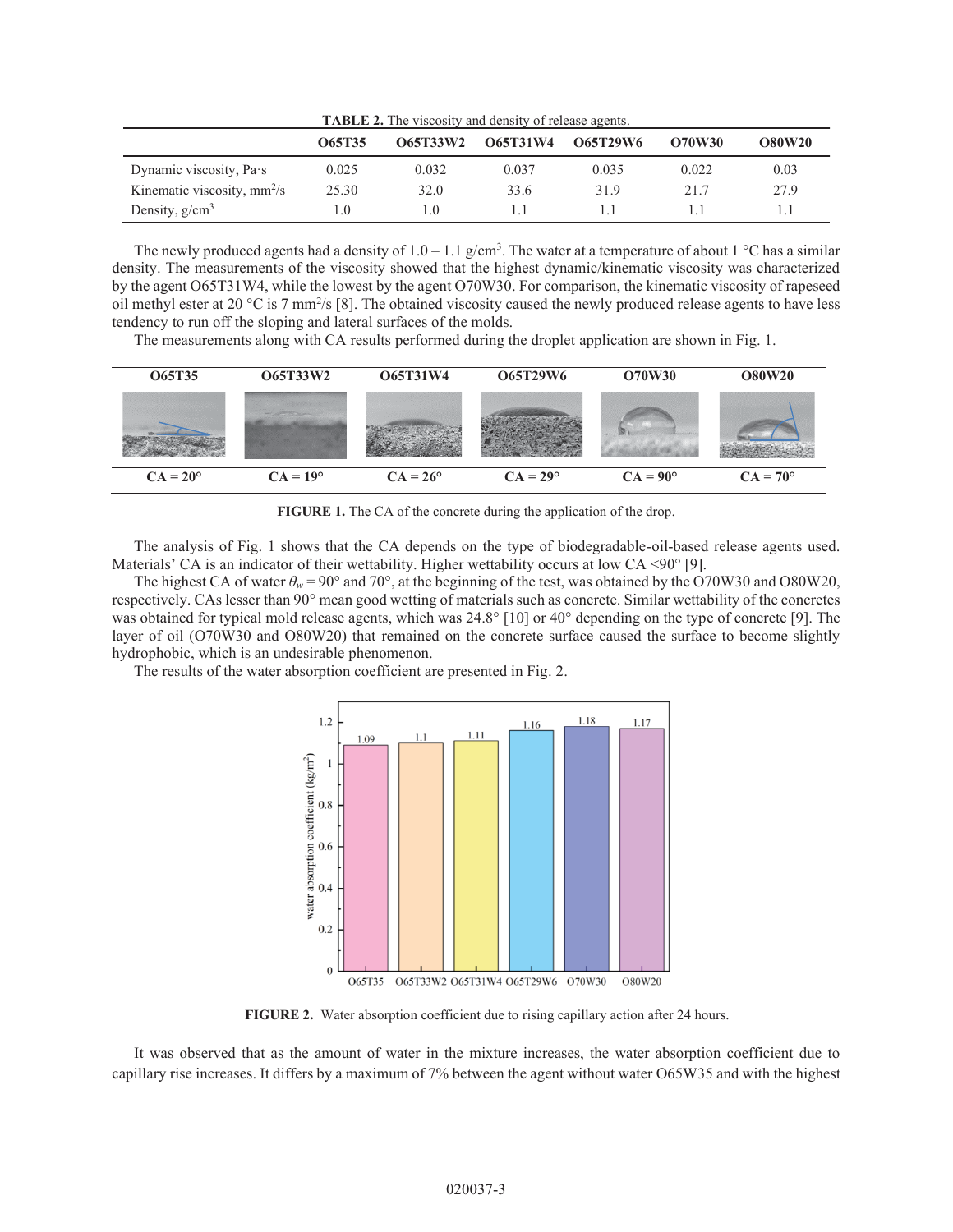water content O70W30. These values are typical for normal concrete and do not deviate from the standard, indicating that there is no negative effect of oils on water retention in concrete. The results do not coincide with the CA test, because the CA test involves applying small drops to the concrete surface, which in the case of O70W30, O80W20 was covered with oil in some areas of the samples. In the longer period of the water absorption coefficient test, these concretes did not show hydrophobic properties as during the CA test.

The results of water vapor diffusion measured by the decrease in moisture content over time are presented in Fig. 3.



**FIGURE 3.** Moisture as a function of time during water evaporation from the concrete structure.

The tests showed that the tested release agents did not inhibit water vapor diffusion from the tested samples (Fig. 3). The moisture content after 7 days for all concretes ranged from 2.5% to 3.1%. Concretes with formulations O70T30 and O80W20 had the lowest diffusion. Compared to the formulations without water or with 2% water content (O65T35 and O65T33W2), diffusion was 19.3% lower after 7 days.

Figure 4 shows the surface condition of the selected concrete specimens after unmolding the samples. The relationship between pores on the concrete surface and the type of release oil was studied by Ichimiya et al. [11]. They compared a water-based release agent with a commercially available oil product. The ordinary concrete specimens cast molded with the water-based release agent had fewer surface voids compared to specimens that were molded with the oil-based release agent. Gram [12] stated that the varying surface quality is due to altered cement hydration. This is due to the fact that release agents, such as water emulsions, retard the hydration of cement near the mold. In our study, the situation was the opposite, oil with water resulted in larger pores and voids on the concrete surface (Fig. 4). Linder [13] pointed out that during fresh concrete compaction, it is easy for the compaction energy transferred to the concrete to cause partial deposition of the applied release agent layer in the edge zone and partial, irregular, deposition on the surface.



**FIGURE 4.** The surface condition of concrete specimens after demolding.